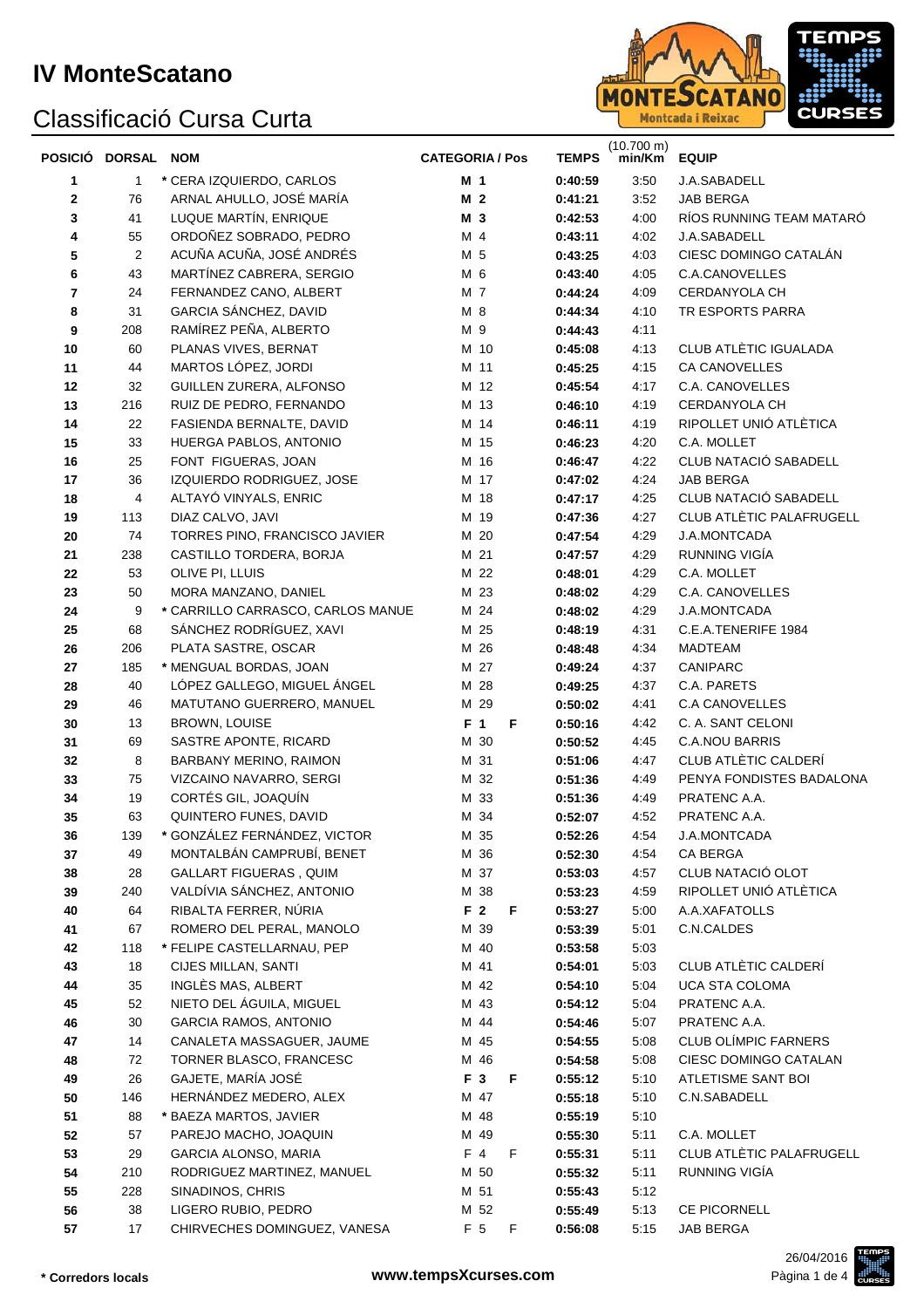#### **IV MonteScatano**

## Classificació Cursa Curta



| POSICIÓ DORSAL |            | <b>NOM</b>                               | <b>CATEGORIA / Pos</b> |              |        |         | <b>TEMPS</b> | $(10.700 \text{ m})$<br>min/Km | <b>EQUIP</b>                 |
|----------------|------------|------------------------------------------|------------------------|--------------|--------|---------|--------------|--------------------------------|------------------------------|
| 58             | 6          | ARRANZ FERNÁNDEZ, CÉSAR                  |                        | M 53         |        |         | 0:56:58      | 5:19                           | <b>CLUB ATLETISME PARETS</b> |
| 59             | 45         | MARTOS LÓPEZ, EVA                        |                        | F 6          | F      | 0:57:06 |              | 5:20                           | <b>CA CANOVELLES</b>         |
| 60             | 176        | MARTOS CASTRO, JUAN RAMÓN                |                        | M 54         |        |         | 0:57:08      | 5:20                           | <b>CA CANOVELLES</b>         |
| 61             | 73         | TORRES I MORA, TONI                      |                        | M 55         |        |         | 0:57:14      | 5:21                           | CIESC DOMINGO CATALAN        |
| 62             | 58         | PEREZ MARTINEZ, VANESSA                  |                        | F 7          | F      | 0:57:50 |              | 5:24                           | <b>CLUB ATLETISME PARETS</b> |
| 63             | 219        | * SAN VICTORIANO CANDALIJA, ALFREDO      |                        | M 56         |        |         | 0:57:55      | 5:25                           |                              |
| 64             | 127        | <b>GARCIA LOPEZ, CARLOS</b>              |                        | M 57         |        |         | 0:58:08      | 5:26                           | CANIPARC                     |
| 65             | 3          | AGUILANIEDO, JORDI                       |                        | M 58         |        | 0:58:11 |              | 5:26                           | <b>AVINENT MANRESA</b>       |
| 66             | 124        | GARCIA DIAZ, JAUME                       |                        | M 59         |        | 0:58:18 |              | 5:27                           | <b>DEZAC RUNNERS</b>         |
| 67             | 174        | MARTINEZ MUÑOZ, ANTONIO                  |                        | M 60         |        | 0:58:20 |              | 5:27                           | U.G.E. BADALONA              |
| 68             | 51         | MORA MANZANO, MARTA                      |                        | F 8          | F      | 0:58:25 |              | 5:28                           | C.A. CANOVELLES              |
| 69             | 34         | INES BARRIOS, EDUARDO                    |                        | M 61         |        |         | 0:58:37      | 5:29                           | <b>C.A.NOU BARRIS</b>        |
| 70             | 179        | * MATEO MENGUAL, MANUEL                  |                        | M 62         |        | 0:58:43 |              | 5:29                           |                              |
| 71             | 159        | LAZARO GARCIA, JORDI                     |                        | M 63         |        | 0:58:54 |              | 5:30                           | C.E.BADALONA                 |
| 72             | 220        | SANCERNI JORDANA, JORDI                  |                        | M 64         |        | 0:58:54 |              | 5:30                           | CEB                          |
| 73             | 61         | PRIETO CALZÓN, JOSÉ                      |                        | M 65         |        | 0:59:40 |              | 5:35                           | C.A. MOLLET                  |
| 74             | 23         | FERNANDEZ CAMBARA, LAURA                 |                        | F 9          | F      | 0:59:45 |              | 5:35                           | PENYA FONDISTES BADALONA     |
| 75             | 182        | * MENDEZ RIERA, MIQUEL                   |                        | M 66         |        |         | 0:59:52      | 5:36                           | RUNNERS EL BROT              |
| 76             | 126        | * GARCIA HERNANDEZ, GONZALO              |                        | M 67         |        |         | 0:59:52      | 5:36                           | <b>RUNNERS EL BROT</b>       |
| 77             | 100        | CAPILLA VERGARA, JORDI                   |                        | M 68         |        | 1:00:01 |              | 5:37                           | RUNNING VIGÍA                |
| 78             | 7          | AUÑON SANZ, CARME                        |                        | F 10         | F      | 1:00:43 |              | 5:40                           | CAIE STA COLOMA-D CATALAN    |
| 79             | 116        | ESTRUCH PÉREZ, OLGA                      |                        | F 11         | F      |         | 1:00:50      | 5:41                           | RIPOLLET UNIÓ ATLÈTICA       |
| 80             | 85         | AVALO, MARISOL                           |                        | F 12         | F      | 1:01:09 |              | 5:43                           | <b>C.A.NOU BARRIS</b>        |
| 81             | 20         | DÍAZ PLATA, FRANCISCO                    |                        | M 69         |        |         | 1:01:17      | 5.44                           | C.A.MONTORNES                |
| 82             | 27         | GALDAMES SESSAREGO, PATRICIA             |                        | F 13         | - F    |         | 1:01:18      | 5:44                           | PRATENC A.A.                 |
| 83             | 54         | OLMOS OLIVÁN, VANESSA                    |                        | F 14         | F      |         | 1:01:53      | 5:47                           | C.N.CALDES                   |
| 84             | 192        | MORENO LUQUE, VANESSA                    |                        | F 15         | - F    |         | 1:02:12      | 5:49                           | <b>MINDUNDIS TEAM</b>        |
| 85             | 65         | RODRIGUEZ DE HARO, Juan Carlos           |                        | M 70         |        |         | 1:02:24      | 5:50                           | U.C.A                        |
| 86             | 86         | * AVENDAÑO MORALES, JAVIER               |                        | M 71<br>M 72 |        |         | 1:02:25      | 5:50                           |                              |
| 87<br>88       | 169<br>178 | MARCOS GOMEZ, IVAN<br>MATEO FARRÉ, JORDI |                        | M 73         |        | 1:02:56 | 1:03:12      | 5:53<br>5:54                   | <b>DEZAC RUNNERS</b>         |
| 89             | 84         | ASENSIO MUNICIO, VICTORIA                |                        | F 16         | - F    |         | 1:03:15      | 5:55                           | SLOP.CAT SABADELL            |
| 90             | 107        | CHAPARRO ARMADAS, DIDAC                  |                        | M 74         |        | 1:03:16 |              | 5:55                           |                              |
| 91             | 103        | * CASADO BAÑO, JOSE                      |                        | M 75         |        | 1:03:43 |              | 5:57                           |                              |
| 92             | 81         | AGUADO ZARZOSA, ION                      |                        | M 76         |        | 1:04:11 |              | 6:00                           |                              |
| 93             | 232        | SUAZO RIVERA, RUBEN                      |                        | M 77         |        |         | 1:04:19      | 6:01                           |                              |
| 94             | 147        | * HERRERA GOMEZ, BERNARDO                |                        | M 78         |        |         | 1:04:28      | 6:01                           |                              |
| 95             | 173        | MARTINEZ GONZALEZ, SOFIA                 |                        |              | F 17 F | 1:04:36 |              | 6:02                           |                              |
| 96             | 56         | ORTEGA MEDINA, DOMINGO                   |                        | M 79         |        |         | 1:04:50      | 6:04                           | CIESC DOMINGO CATALAN        |
| 97             | 248        | <b>VIVES GRACIA, JOAN</b>                |                        | M 80         |        | 1:05:01 |              | 6:05                           |                              |
| 98             | 239        | * UTRERA MENA, JOSE                      |                        | M 81         |        |         | 1:05:05      | 6:05                           |                              |
| 99             | 143        | GUTIERREZ SANCHEZ, FRANCISCO             |                        | M 82         |        |         | 1:05:05      | 6:05                           | C.N.GRANOLLERS               |
| 100            | 101        | CARREIRA TELLA, EVA                      |                        |              | F 18 F | 1:05:11 |              | 6:06                           | MADTEAM                      |
| 101            | 153        | JIMENEZ, MARCO                           |                        | M 83         |        |         | 1:05:27      | 6:07                           | C.E.BADALONA                 |
| 102            | 237        | <b>TORREJON GRACIA, PAKI</b>             |                        |              | F 19 F |         | 1:05:28      | 6:07                           | C.E.BADALONA                 |
| 103            | 87         | <b>BACH PUIG, JORDI</b>                  |                        | M 84         |        |         | 1:05:32      | 6:07                           |                              |
| 104            | 39         | LOPEZ BOSCH, NURIA                       |                        | F 20         | F      | 1:05:33 |              | 6:08                           |                              |
| 105            | 171        | MARTIN MARIN, ANTONIO                    |                        | M 85         |        |         | 1:05:37      | 6:08                           |                              |
| 106            | 140        | <b>GRANERO, MIGUEL</b>                   |                        | M 86         |        |         | 1:05:47      | 6:09                           | RUNNING VIGÍA                |
| 107            | 166        | MALDONADO MARTINEZ, MARIA DOLOR          |                        | F 21         | F      | 1:05:49 |              | 6:09                           |                              |
| 108            | 5          | ANTENTAS ALTARRIBA, JOSEP MARIA          |                        | M 87         |        |         | 1:05:57      | 6:10                           | J.A.SABADELL                 |
| 109            | 156        | JUNCAR BAUTISTA , JAVIER                 |                        | M 88         |        |         | 1:06:19      | 6:12                           |                              |
| 110            | 170        | MARQUEZ MORENO, JESUS                    |                        | M 89         |        |         | 1:06:24      | 6:12                           |                              |
| 111            | 189        | MOMPO FERNANDEZ, KEVIN                   |                        | M 90         |        |         | 1:06:26      | 6:13                           |                              |
| 112            | 183        | * MENGUAL, LUCAS                         |                        | M 91         |        |         | 1:06:28      | 6:13                           |                              |
| 113            | 109        | CONGOSTO GARCIA, LUIS ANGEL              |                        | M 92         |        |         | 1:06:28      | 6:13                           |                              |
| 114            | 184        | * MENGUAL BENITO, LUCAS                  |                        | M 93         |        |         | 1:06:28      | 6:13                           |                              |

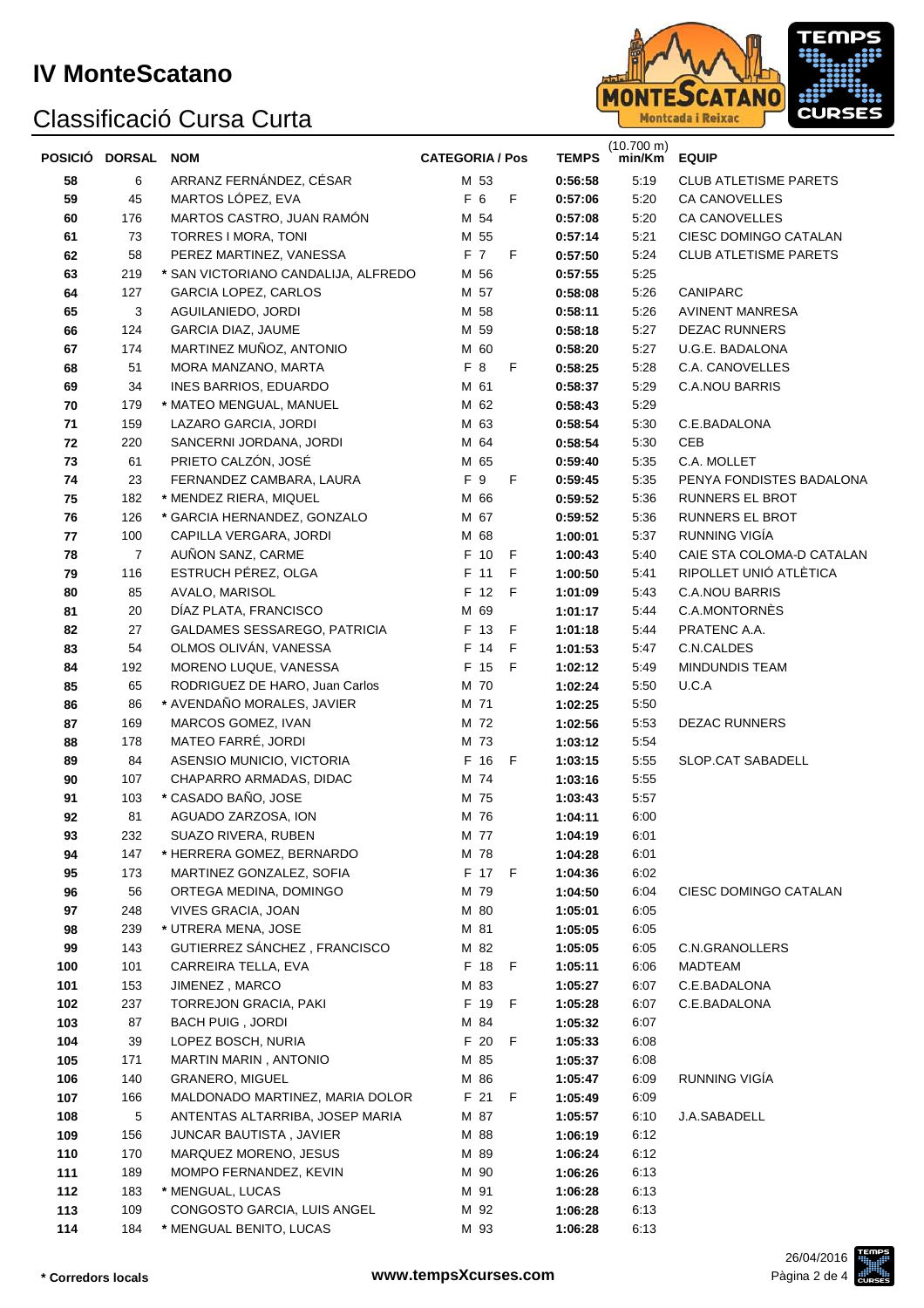# Classificació Cursa Curta



| POSICIÓ DORSAL NOM |           |                                                        | <b>CATEGORIA / Pos</b> | <b>TEMPS</b>       | $(10.700 \text{ m})$<br>min/Km | <b>EQUIP</b>                     |
|--------------------|-----------|--------------------------------------------------------|------------------------|--------------------|--------------------------------|----------------------------------|
| 115                | 249       | * VIVES USON, MIQUEL                                   | M 94                   | 1:06:28            | 6:13                           | C.E.VILALLER                     |
| 116                | 96        | * CAMPDEPADROS RUIZ, ENRIC                             | M 95                   | 1:06:29            | 6:13                           | <b>RAMONRUNNERS</b>              |
| 117                | 188       | MOLINA CARO, NÚRIA ISABEL                              | F 22<br>$\mathsf F$    | 1:06:55            | 6:15                           | <b>C.E.FONDISTES LA LLAGOSTA</b> |
| 118                | 62        | PUJOL COMAJOAN, MARTA                                  | F 23<br>F              | 1:07:08            | 6:16                           | C.N.CALDES                       |
| 119                | 59        | PEREZ PIILLA, CONCORDIO                                | M 96                   | 1:07:20            | 6:18                           | CLUB ATLÈTIC CALDERÍ             |
| 120                | 128       | GARCÍA LÓPEZ, ALBERTO                                  | M 97                   | 1:07:20            | 6:18                           |                                  |
| 121                | 94        | <b>BUIL SOPENA, NURIA</b>                              | F 24<br>$\mathsf F$    | 1:07:36            | 6:19                           |                                  |
| 122                | 150       | ISAAC ROBLES, SOLEDAD                                  | F 25<br>F              | 1:07:42            | 6:20                           | CORREDORS POLINYÀ                |
| 123                | 163       | LOPEZ GONZALEZ, EVA                                    | F 26<br>F              | 1:07:42            | 6:20                           |                                  |
| 124                | 12        | <b>BOIRA BUISAN, CARLES</b>                            | M 98                   | 1:07:45            | 6:20                           | CAIE STA COLOMA-D CATALAN        |
| 125                | 48        | MOMPART VAZQUEZ, VICENÇ                                | M 99                   | 1:07:52            | 6:21                           | <b>CLUB ATLETISME PARETS</b>     |
| 126                | 247       | VINYALS I MIRÓ, ANDREU                                 | M 100                  | 1:08:09            | 6:22                           |                                  |
| 127                | 82<br>71  | * AGUILAR DATSIRA, JOAN ANTONI<br>SOLÉ SÁNCHEZ, VICENÇ | M 101<br>M 102         | 1:08:22            | 6:23<br>6:29                   | ADÉU ESPANYA                     |
| 128<br>129         | 152       | JIMBER CANTERO, JUAN ANTONIO                           | M 103                  | 1:09:22<br>1:09:34 | 6:30                           |                                  |
| 130                | 112       | * CUESTA GARCIA, ANTONIO                               | M 104                  | 1:09:56            | 6:32                           |                                  |
| 131                | 204       | * PARRA MAS, YOLANDA                                   | F 27 F                 | 1:09:59            | 6:32                           |                                  |
| 132                | 155       | JUDAS SÁNCHEZ, TONI                                    | M 105                  | 1:10:13            | 6:34                           |                                  |
| 133                | 108       | COBOS HERNANDEZ, MARC                                  | M 106                  | 1:10:19            | 6:34                           | TROVIT.COM                       |
| 134                | 160       | LEGASA MARTÍN-GIL, XABIER                              | M 107                  | 1:10:20            | 6:34                           | TROVIT.COM                       |
| 135                | 136       | GÓMEZ LÓPEZ, REMEI                                     | F 28 F                 | 1:10:30            | 6:35                           | <b>ANDRERUNNERS</b>              |
| 136                | 158       | LACAMBRA HERNANDEZ, ANDREU                             | M 108                  | 1:10:36            | 6:36                           | <b>C.A.NOU BARRIS</b>            |
| 137                | 181       | MELERO, VERÒNICA                                       | F 29 F                 | 1:11:03            | 6:38                           |                                  |
| 138                | 231       | SORO RESINA, RAÚL                                      | M 109                  | 1:11:19            | 6:40                           |                                  |
| 139                | 213       | RODRÍGUEZ RUIZ, DAVID                                  | M 110                  | 1:11:20            | 6:40                           |                                  |
| 140                | 134       | GARRIDO IBARZ, OSCAR                                   | M 111                  | 1:11:26            | 6:41                           | RED RUNNERS                      |
| 141                | 91        | BETANCOURT, MANUEL                                     | M 112                  | 1:11:31            | 6:41                           | <b>RUNNERS UIC</b>               |
| 142                | 198       | OLMO RODRÍGUEZ, JAIME                                  | M 113                  | 1:11:40            | 6:42                           |                                  |
| 143                | 115       | ESCOBAR FUERTES, ALEJANDRO                             | M 114                  | 1:11:48            | 6:43                           | LA BOLSA DEL CORREDOR            |
| 144                | 129       | <b>GARCIA MARTINEZ, ROSA</b>                           | F 30 F                 | 1:11:54            | 6:43                           | CLUB ATLÈTIC CALDERÍ             |
| 145                | 230       | SOLER EXPOSITO, ENRIQUE                                | M 115                  | 1:11:55            | 6:43                           | CLUB ATLÈTIC CALDERÍ             |
| 146                | 187       | MITJAVILA I MOIX, JORDI                                | M 116                  | 1:12:06            | 6.44                           | CATALONIA RUN FOR FREEDOM        |
| 147                | 197       | OJEDA BALLESTEROS, BEGOÑA                              | F 31 F                 | 1:13:10            | 6:50                           |                                  |
| 148                | 227       | SERRALVO RAMÍREZ, EVA                                  | F 32 F                 | 1:13:22            | 6:51                           |                                  |
| 149                | 10        | BENAVENTE JIMENEZ, ANGELS                              | F 33 F                 | 1:14:00            | 6:55                           | <b>C.A.NOU BARRIS</b>            |
| 150                | 162       | LÓPEZ FERNÁNDEZ, YOLANDA                               | F 34 F                 | 1:14:04            | 6:55                           | C.E.BADALONA                     |
| 151                | 122       | FLORES GOMEZ, ANGEL                                    | M 117                  | 1:14:06            | 6:56                           |                                  |
| 152                | 215       | RUIZ CURADO, BEGONYA                                   | F 35 F                 | 1:14:07            | 6.56                           | CLUB ATLÈTIC CALDERÍ             |
| 153                | 243       | VIDAL MARGALEF, AINA                                   | F 36 F                 | 1:14:11            | 6:56                           | PIRI VILASSAR DE MAR             |
| 154                | 200       | ORIOL NOGUERA, MIREIA                                  | F 37 F                 | 1:14:11            | 6:56                           | PIRI VILASSAR DE MAR             |
| 155                | 214       | ROSET ARIZA, LAURA                                     | F 38 F                 | 1:14:11            | 6:56                           | PIRI VILASSAR DE MAR             |
| 156                | 223       | SANCHEZ GELABERT, NURIA                                | F 39 F                 | 1:14:14            | 6:56                           | <b>MAS RIBATALLADA</b>           |
| 157                | 246       | VILLASCLARAS ROCA, FRANCISCO<br>BLANCH CARDONER, JOAN  | M 118                  | 1:14:16            | 6:56                           | CLUB NATACIÓ OLOT                |
| 158<br>159         | 11<br>211 | RODRIGUEZ NAVARRO, IVAN                                | M 119<br>M 120         | 1:14:24<br>1:15:04 | 6:57<br>7:01                   |                                  |
| 160                | 141       | GUITART BASCUÑANA, ELIZABETH                           | F 40 F                 | 1:15:23            | 7:03                           |                                  |
| 161                | 245       | VILLANUEVA MANGAS, ANDREU                              | M 121                  | 1:15:23            | 7:03                           |                                  |
| 162                | 104       | CASSI PADROS, GEMMA                                    | F 41 F                 | 1:15:40            | 7:04                           | PRATENC A.A.                     |
| 163                | 218       | SAEZ DE RAMON, ENRIC                                   | M 122                  | 1:15:41            | 7:04                           |                                  |
| 164                | 221       | SANCHEZ CORDOBA, PAULA                                 | F 42 F                 | 1:15:47            | 7:05                           |                                  |
| 165                | 234       | TENOR VAGACE, MI                                       | F 43 F                 | 1:15:58            | 7:06                           | RUNNERS TEAM BADALONA            |
| 166                | 177       | MARTOS MARTIN, YOLANDA                                 | F 44<br>F.             | 1:15:58            | 7:06                           | RUNNERS TEAM BADALONA            |
| 167                | 186       | MILAN GARCIA, ROSA                                     | F 45 F                 | 1:15:59            | 7:06                           | RUNNERS TEAM BADALONA            |
| 168                | 83        | ALARCON AGUILAR, LUCIA                                 | F 46 F                 | 1:16:00            | 7:06                           | RUNNERS TEAM BADALONA            |
| 169                | 161       | LLAVERO GUIRAO, JESICA                                 | F 47 F                 | 1:16:08            | 7:07                           |                                  |
| 170                | 157       | * JURADO HURTADO, MIGUEL                               | M 123                  | 1:16:15            | 7:08                           |                                  |
| 171                | 196       | NIETO VIEDMA, ELISABET                                 | F 48 F                 | 1:16:17            | 7:08                           | A4ELKM                           |